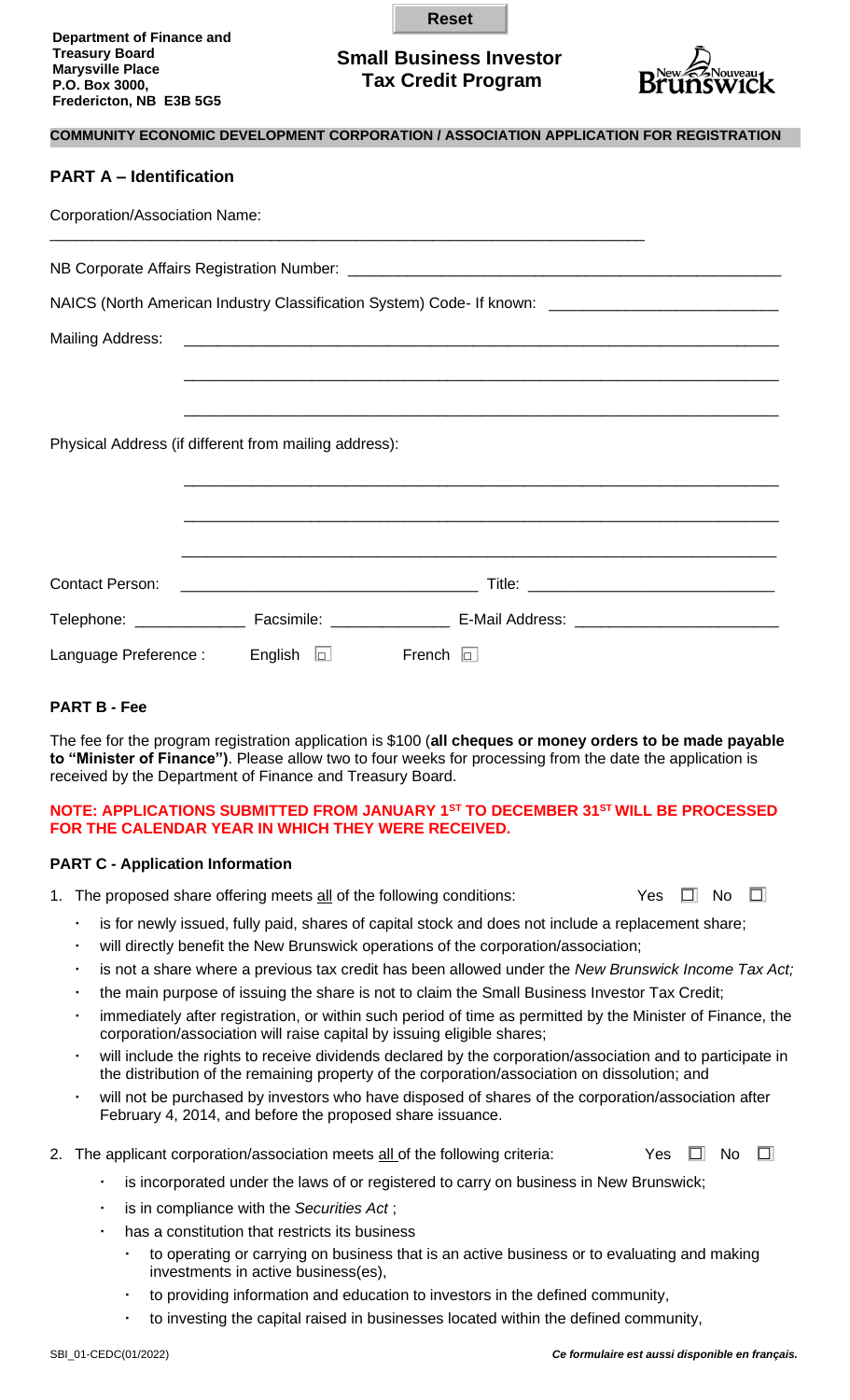

## **CORPORATION APPLICATION FOR REGISTRATION**

- to exercising ownership rights with respects to the investments made,
- to providing administrative support necessary to carry on the business of the corporation/association;
- has a constitution that describes the defined community and makes provisions for annual general meetings of shareholders;
- has a Board of Directors elected by the shareholders at a general meeting of the shareholders (not less than 6 individuals being residents of the defined community);
- is not a non-profit charitable or non-taxable corporation or association;
- for a corporation, has authorized capital consisting of shares without par value or for an association at least one class of voting equity share with par value (where the purchase price is not less than its par value and the redemption price for the share does not exceed par value or book value per share, whichever is less);
- the net book value of tangible assets, including the assets of any of its associated corporations/associations, is less than \$40 million;
- all, or substantially all, of the fair market value of the corporation/association's assets are used in an active business;
- in each of the four years after registration, the corporation/association will pay at least 75 per cent of its wages and salaries to New Brunswick residents unless a minimum of 50% of a corporation/association's total revenue is derived from the sale of its goods and services outside New Brunswick, in which instance, the corporation must pay a minimum of 50% of its wages and salaries to New Brunswick residents;
- is not lending money, providing a loan guarantee or any other financial assistance to a person for the purchase of shares included in a specified issue under the Small Business Investor Tax Credit Program.
- 3. Funds raised by the proposed share offering will be used for purposes other than those listed as prohibited in the **Investment Eligibility** Section of the **Schedule I** document.

Yes  $\square$  No  $\square$ 

4. If one or more of the investors are corporations or trusts, the Appendix A must be completed and signed by the director of the applicant corporation for each corporation and trust investor.

#### **PART D - Inclusions**

Please attach the following information with this application:

- ❑ community economic development plan (see Schedule 1)
- ❑ income tax return from the previous taxation year (including those of associated corporations/associations)
- ❑ copy of the most recent financial statements of the corporation (including those of associated corporations), or in the case of a start up operation proforma financial statements, which have been independently prepared by a chartered professional accountant.
- ❑ copy of the instrument of incorporation certified by an officer of the corporation/association.
- ❑ copy of the constitution of the corporation/association certified by an officer of the corporation/association
- ❑ copy of the corporate share registry and share transfer registry certified by an officer of the corporation/association
- ❑ statements signed by all potential/eligible investor certifying that the information in the community economic development plan with respect to the potential/eligible investors is accurate (see **Community Economic Development Corporation/Association Potential Investor Statement**)
- ❑ if potential/eligible investor is a corporation of a trust, **Appendix A**
- ❑ statement signed by all the directors of the corporation/association certifying that the information contained in the application is complete and accurate (see **Community Economic Development Corporation/Association Directors' Statement**) and
- ❑ Fee (**all cheques or money orders) to be made payable to "Minister of Finance".**